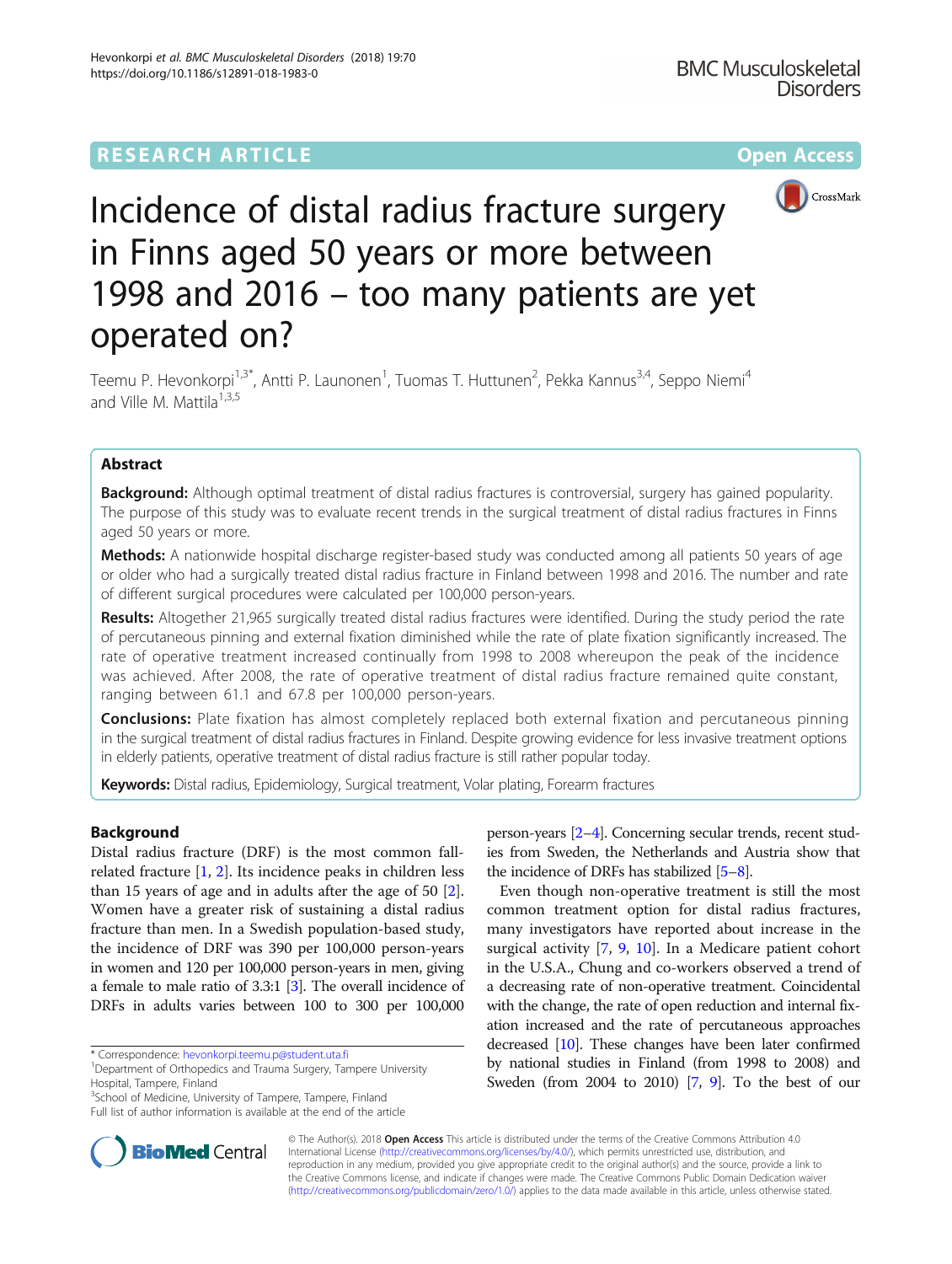knowledge, no national level epidemiological data on operative treatment of DRFs has been reported thereafter.

The trend towards open reduction and internal fixation (ORIF), mainly by volar locked plating, occurred internationally despite a lack of strong evidence to support its use. Recent high quality studies have shown that volar locked plating does not yield superior results over other surgical techniques after one-year follow-up [[11](#page-4-0)–[18](#page-5-0)]. In some studies, volar locked plating has been found to have advantages in comparison to external fixation and percutaneous pinning in the early rehabilitation period [[13,](#page-4-0) [15](#page-5-0), [17](#page-5-0)]. Long term results show, however, no difference between the methods [\[16](#page-5-0), [18](#page-5-0)]. In addition, in the older age groups, non-surgical treatment seems to result in as good functional outcome as surgical treatment, however, with a lower rate of complications [\[11,](#page-4-0) [19](#page-5-0)].

The purpose of this study was to investigate recent trends in the incidence of DRF surgery in Finns aged 50 years or more and to assess to what extent these trends reflect current best evidence. We also examined the incidences of various types of surgical treatments performed for DRFs in patients aged 50 years or more.

#### Methods

To study the changes in the rates of different surgical techniques of the distal radius fractures over time we studied all persons 50 years of age and older in Finland between the  $1<sup>st</sup>$  of January 1998 and  $31<sup>st</sup>$  of December 2016. The distal radius fracture surgery data was obtained from the Finnish National Hospital Discharge Register (NHDR), which is an electronic hospital data registry containing variables such as personal identification number, sex, domicile, external cause of injury, diagnoses, and all surgical procedures performed during the hospital stay. The NHDR is mandatory for all hospitals in Finland including all private and public hospitals. The NHDR has been widely used in epidemiological research and the quality of the register is reportedly excellent [\[20](#page-5-0), [21\]](#page-5-0). As a register-based blinded analysis, the study did not have identifiable individual participants and thus neither informed consent nor ethics approval was needed.

All Finnish adults aged 50 or older who underwent a surgical procedure for a distal radius fracture (ICD-10 code S52.5 or 52.6) were included. To analyse the rates of different surgical techniques the procedures were categorised into three groups according to the Nomesco (Nordic Medico-Statistical Committee) procedural classification: percutaneous pinning (procedural codes NCJ64 and NDJ64), external fixation (procedural codes NCJ70 and NDJ70), and plate fixation (NCJ62 and NDJ62). The NHDR does not include laterality of the fracture and thus in this study we included only the first distal radius fracture operation of each patient.

The main outcome variable was the number of patients who had a certain surgical procedure (pinning, external fixation or plate fixation) for a distal radius fracture. To calculate the population-based rates of surgical treatment, the annual population statistics were obtained from the Official Statistics of Finland [\[22](#page-5-0)], a statutory, computer-based population register of the country. In 1998, there were 5.15 million inhabitants in Finland of which 1.67 million (32,4%) were aged 50 years or more. The population structure in Finland has changed towards older so that in 2016 there were 5.50 million inhabitants of which 2.25 million (40,9%) were at least 50 years old. As the distal radius fractures (per 100,000 person-years) were based on the entire 50-year-old or older population of Finland between 1998 and 2016, no statistical probability estimation methods (intrinsically needed in cohort-based estimations) were used. This was in full accordance with our previous nationwide studies [\[9](#page-4-0), [23](#page-5-0)].

#### Results

A total of 21,965 DRFs in patients aged 50 years or more were treated surgically in Finland between 1998 and 2016. There were 3,916 (17.8 %) men and 18,049 (82.2 %) women. Open reduction with plate fixation was the most common technique in the operative treatment of distal radius fractures ( $n=12,108, 55.1\%$ ), followed by external fixation  $(n=8,020, 36.5%)$  and percutaneous pinning  $(n=1,837, 8.4\%)$  $(n=1,837, 8.4\%)$  $(n=1,837, 8.4\%)$  (Fig. 1).

A marked change in the type of surgical fixation occurred during the study period as external fixation was replaced by open reduction and plate fixation as the most common procedure. After a moderate increase in the early 2000s there was a nearly six-fold increase in the incidence of plate fixation between 2004 and 2008, after which the rate of increase started to slow down. The incidence of operative treatment in women altered between 58.3 to 112.4 per 100,000 person-years being considerably higher than in men (13.6 to 28.5) during the study period. In men the rate of plating increased quite similarly in all age groups (Fig. [2\)](#page-2-0) whereas in older women a striking increase in plating occurred after 2004 (Fig. [3](#page-3-0)). The peak of the incidence of ORIF occurred in 2013. Between 2013-2014 the incidence of plate fixations declined from 59.1 to 52.7 per 100,000 person-years. The decline was observed in women of all age groups, whereas in men the decline was observed only in patients aged 50 to 59. After 2014, the incidence of ORIF has increased moderately but continually, yet remaining below the peak incidence of 2013. Coincidental with the overall increase in the rate of plate fixation, a decrease in the rate of the two other surgical techniques, mainly external fixation, was observed.

The overall activity of operative treatment of DRFs reached its peak in 2008 (73.3 per 100.000 person-years).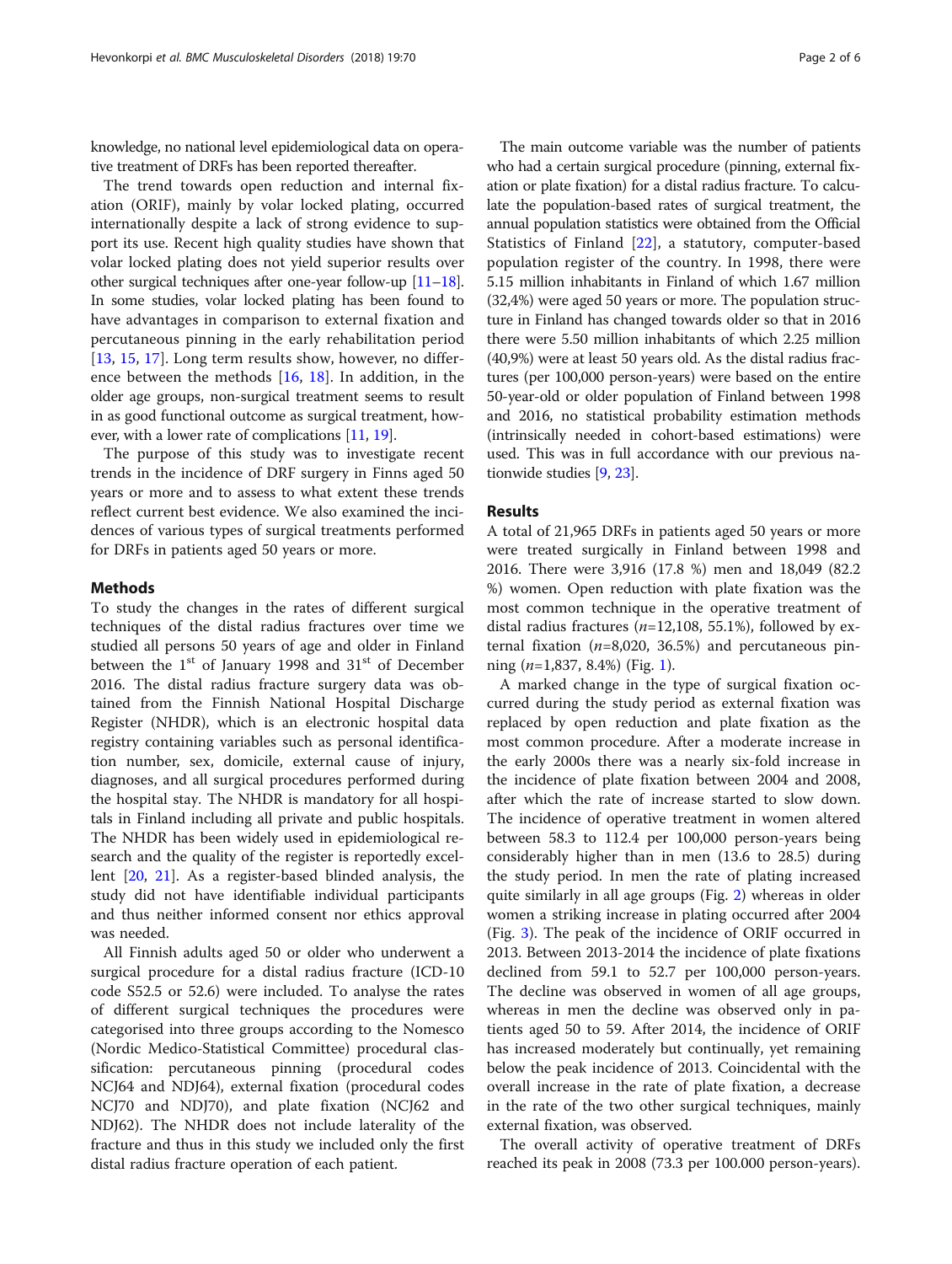<span id="page-2-0"></span>

After that the incidence of external fixation has diminished year by year (from 22.9 in 2008 to 2.1 in 2016), thus stabilizing the increase in the use of ORIF. Between 2009 and 2016 the overall incidence of operative treatment of DRFs has remained rather stable, varying between 61.1 and 67.8 (Fig. [4](#page-3-0)).

### Discussion

The main finding of the present study was that despite emerging evidence supporting non-operative treatment methods of distal radius fractures in elderly patients, the operative activity of this common injury has remained notably high in older adults.

The increase in operative activity seemed to arise primarily from the increased activity of ORIF and simultaneous decrease in percutaneous fixation and especially external fixation. The change occurred quickly and without clear support of scientific evidence [[11](#page-4-0), [19](#page-5-0)]. Interestingly, the increase in surgical activity seemed to result

mainly from the increased rate of surgical treatment of older women. In men the changes were more moderate. Incidence ratio of surgical treatment between women and men varied from 3.2:1 to 4.6:1 during the study period. Assuming that incidence ratio of the DRF has remained in approximately 3.3:1 in Northern Countries [[3\]](#page-4-0), women are operated to a slightly greater extent.

It has been previously reported that there has been a significant increase in operative activity, especially in volar locked plating, in the treatment of distal radius fracture [[5,](#page-4-0) [7,](#page-4-0) [9](#page-4-0), [10](#page-4-0)]. However, in our study we noticed the rate of operative treatment to stabilize after 2008. Nevertheless, despite the stabilization of the overall incidence of operative treatment, the number of DRF operations in older men and women has remained notably high. Even though volar locked plate fixation may result in better anatomical reduction compared to percutaneous techniques or non-operative treatment, we may anticipate that anatomical restoration does

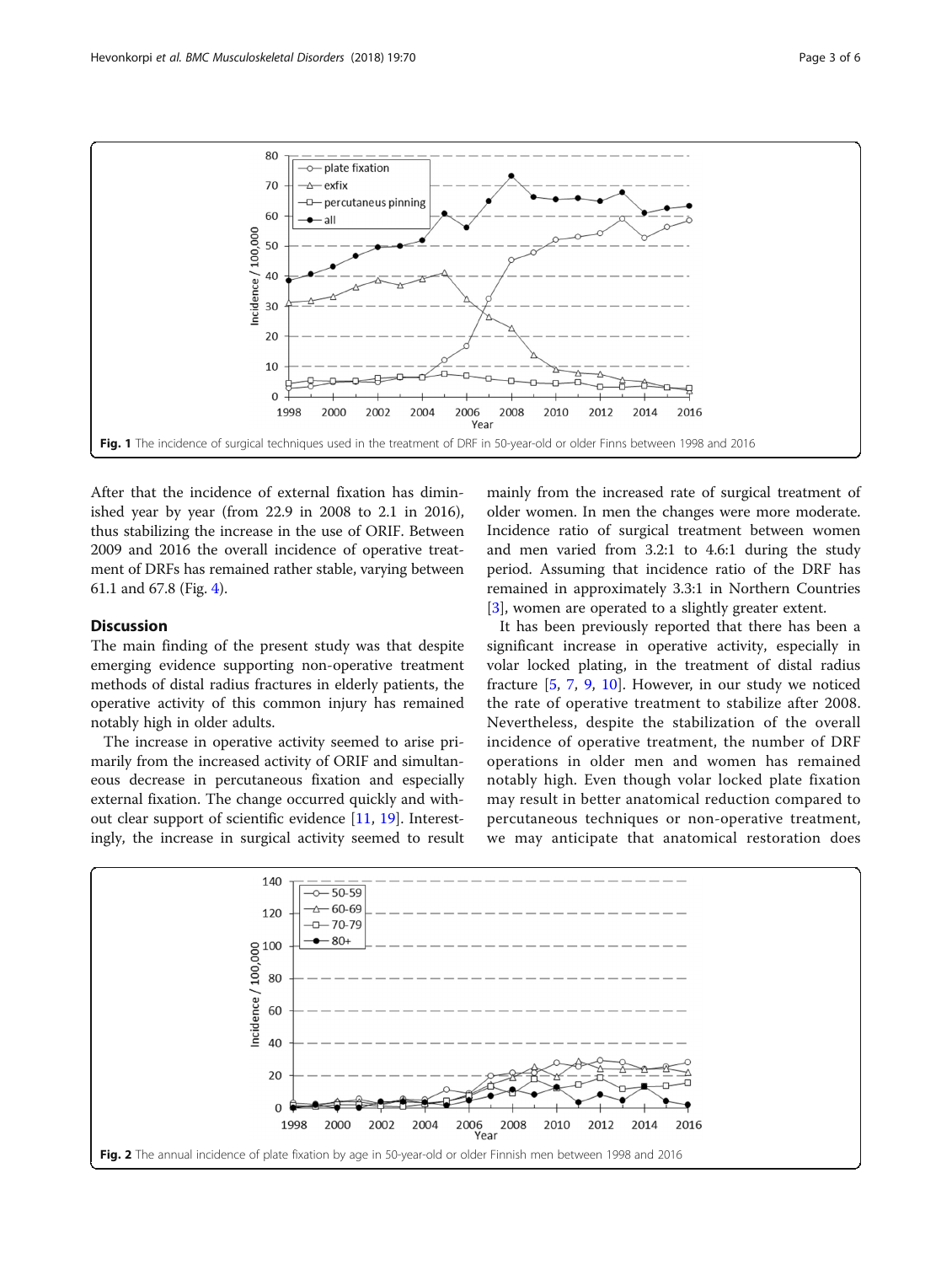

<span id="page-3-0"></span>

not automatically yield good functional outcome in elderly people [[15,](#page-5-0) [17](#page-5-0)].

In a previous study, Koval and co-workers reported of a decreasing trend of percutaneous techniques in the treatment of distal radius fractures among younger orthopaedic surgeons in the United States [\[24](#page-5-0)]. In a selected Medicare patient cohort, Chung et. al. observed a decreasing trend of closed treatment and an increase in the surgical management of distal radius fractures. They also noted a trend towards ORIF [\[10](#page-4-0)]. Similar findings have been reported from Finland, Sweden and the Netherlands [\[5](#page-4-0), [7,](#page-4-0) [9\]](#page-4-0). In this study, we also noticed this significant increase in incidence of operative treatment of DRFs (from 38.5 per 100,000 person-years in 1998 to 63.4 per 100,000 person-years in 2016). At the same time, it seems that the total incidence of distal radius fracture has stabilized or even decreased, according to studies by de Putter et al., Dimai et al. and Wilcke and colleagues [\[5](#page-4-0), [7](#page-4-0), [8](#page-4-0)]. Put together, these findings suggest

that nowadays orthopaedic surgeons lean towards surgery in the treatment of distal radius fractures. This is of interest since there is no high-quality scientific evidence that warrants increased surgical activity in the treatment of elderly people's distal radius factures [\[11,](#page-4-0) [19](#page-5-0)]. In fact, there is one randomized controlled trial supporting nonoperative treatment of the distal radius fracture in the older age groups [[11\]](#page-4-0).

Unfortunately, the NHDR does not include laterality of the fracture and thus in this study we included only the first distal radius fracture operation of each patient. It is possible that same patient has had a contralateral distal radius fracture later on which has also been treated operatively. However, we consider that cases like this are infrequent and are unlikely to affect the results and conclusions of our study. In addition, nationwide incidence of distal radius fractures in Finland is not known since only patients treated operatively or hospitalised due to distal radius fracture are included in the NHDR.

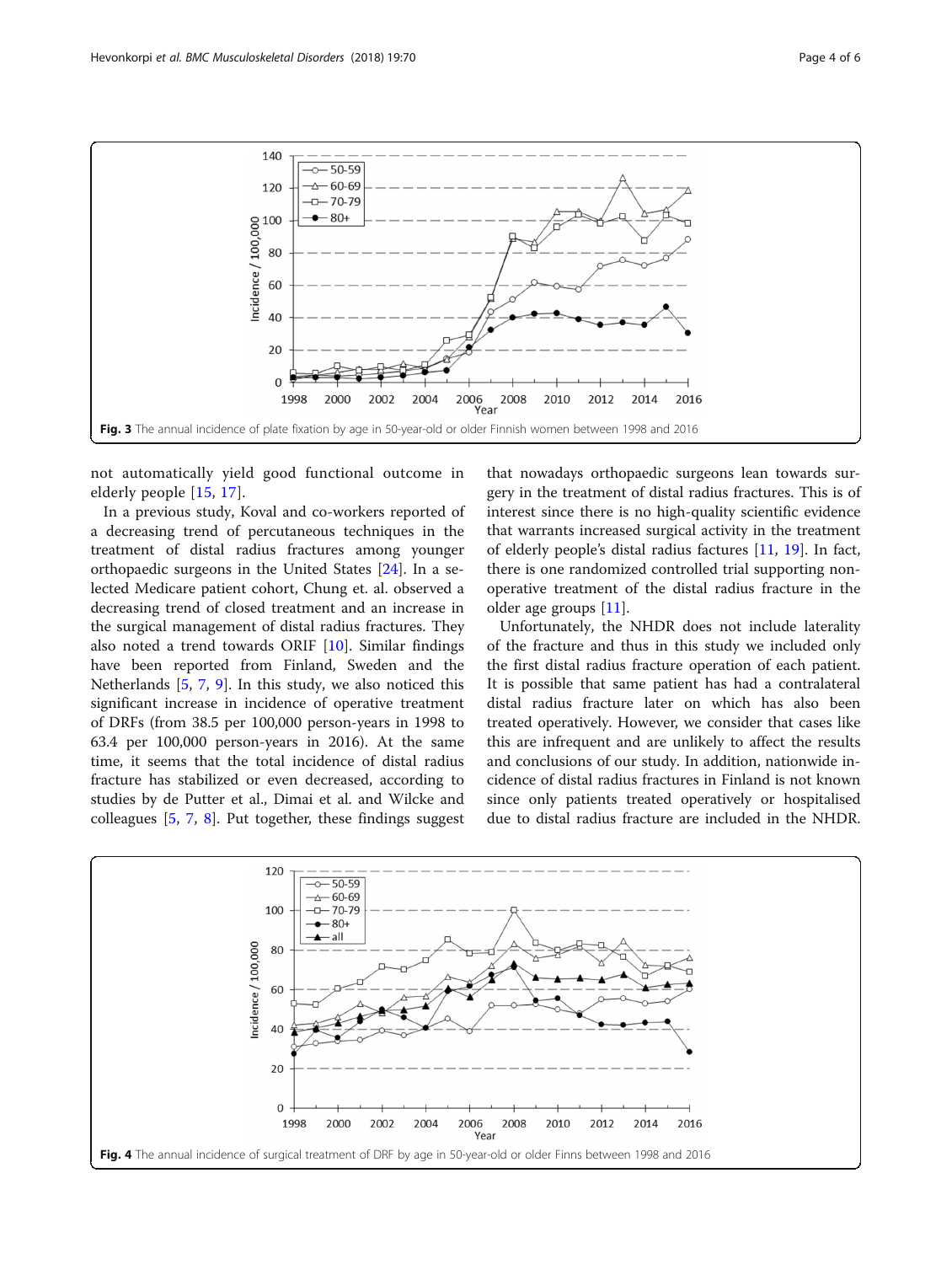<span id="page-4-0"></span>However, a previously published population-based study from Sweden showed that the incidence of distal radius fractures has not changed markedly during recent years [7]. Thus, we propose that the more pronounced incidence changes observed in the present study are unlikely to be explained by variations in DRF incidence alone. Smaller fluctuations in DRF surgery incidence, such as the 2008 peak or the decline after 2013, may well be related to the number of DRFs sustained by the population.

#### Conclusions

In Finland plate fixation has almost completely replaced both external fixation and percutaneous pinning in the surgical treatment of distal radius fractures. The observed change, which has occurred especially in the older age groups, is not in line with the best available evidence on optimal treatment of distal radius fractures. As various surgical treatment methods and conservative treatment produce rather similar functional results, we should be critical in the use of volar locked plate fixation in the treatment of older adults' DRFs. According to our results, current Finnish practice patterns in treating DRFs do not reflect the best available and most recent evidence. This should prompt a revision of the current Finnish Clinical Practice Guidelines on the treatment of DRFs.

#### Abbreviations

DRF: Distal radius fracture; ICD: International Classification of Diseases; NHDR: National Hospital Discharge Register; Nomesco: Nordic Medico-Statistical Committee; ORIF: Open reduction and internal fixation

#### Acknowledgements

Not applicable.

#### Funding

No external funding was received for the study.

#### Availability of data and materials

The data that support the findings of this study are available from the National Institute for Health and Welfare, Helsinki, Finland, but restrictions apply to the availability of these data, which were used under license for the current study, and so are not publicly available. Data are however available from the authors upon reasonable request and with permission of the National Institute for Health and Welfare, Helsinki, Finland.

#### Authors' contributions

TPH: main investigator, acquisition of the data, data analysis, interpretation of data, and writing of the manuscript. AL: design of the study, interpretation of data, and critical revision of the manuscript. TTH: design of the study, analysis of the data, interpretation of data, and critical revision of the manuscript. PK: design of the study, interpretation of data, and critical revision of the manuscript. SN: acquisition of the data, data analysis, and critical revision of the manuscript. VM: design of the study, acquisition of the data, interpretation of data, and critical revision of the manuscript. All authors have read and approved the final manuscript.

#### Ethics approval and consent to participate

As a register-based blinded analysis, the study did not have identifiable individual participants and thus neither informed consent nor ethics approval was needed according to Finnish legislation (medical research act 488/1999, amendments 295/2004, 794/2010).

#### Consent for publication

Not applicable.

#### Competing interests

Teemu Hevonkorpi, Antti Launonen, Tuomas Huttunen, Pekka Kannus, Seppo Niemi and Ville Mattila declare that they have no conflicts of interest.

#### Publisher's Note

Springer Nature remains neutral with regard to jurisdictional claims in published maps and institutional affiliations.

#### Author details

<sup>1</sup>Department of Orthopedics and Trauma Surgery, Tampere University Hospital, Tampere, Finland. <sup>2</sup>Department of Anesthesia, Tampere University Hospital, Tampere, Finland. <sup>3</sup>School of Medicine, University of Tampere, Tampere, Finland. <sup>4</sup>Injury & Osteoporosis Research Center, UKK Institute for Health Promotion Research, Tampere, Finland. <sup>5</sup>Department of Clinical Science, Intervention and Technology, Karolinska Institutet, Division of Orthopedics and Biotechnology, Karolinska Institutet and Department of Orthopedics at Karolinska University Hospital, Karolinska Institutet, Solna and Huddinge, Sweden.

#### Received: 17 November 2017 Accepted: 22 February 2018 Published online: 02 March 2018

#### References

- 1. Court-Brown CM, Clement ND, Duckworth AD, Biant LC, McQueen MM. The changing epidemiology of fall-related fractures in adults. Injury. 2017; [https://doi.org/10.1016/j.injury.2017.02.021.](https://doi.org/10.1016/j.injury.2017.02.021)
- 2. Court-Brown CM, Caesar B. Epidemiology of adult fractures: A review. Injury. 2006;37(8):691–7.
- 3. Brogren E, Petranek M, Atroshi I. Incidence and characteristics of distal radius fractures in a southern Swedish region. BMC Musculoskelet Disord. 2007;8:48.
- 4. Flinkkila T, Sirnio K, Hippi M, Hartonen S, Ruuhela R, Ohtonen P, Hyvonen P, Leppilahti J. Epidemiology and seasonal variation of distal radius fractures in Oulu. Finland. Osteoporos Int. 2011;22(8):2307–12.
- 5. de Putter CE, Selles RW, Polinder S, Hartholt KA, Looman CW, Panneman MJ, Verhaar JA, Hovius SE, van Beeck EF. Epidemiology and health-care utilisation of wrist fractures in older adults in The Netherlands, 1997-2009. Injury. 2013;44(4):421–6.
- 6. Mellstrand-Navarro C, Pettersson HJ, Tornqvist H, Ponzer S. The operative treatment of fractures of the distal radius is increasing: results from a nationwide Swedish study. Bone Joint J. 2014;96-B(7):963–9.
- 7. Wilcke MK, Hammarberg H, Adolphson PY. Epidemiology and changed surgical treatment methods for fractures of the distal radius: a registry analysis of 42,583 patients in Stockholm County, Sweden, 2004-2010. Acta Orthop. 2013;84(3):292–6.
- 8. Dimai HP, Svedbom A, Fahrleitner-Pammer A, Resch H, Muschitz C, Thaler H, Szivak M, Amrein K, Borgstrom F. Epidemiology of distal forearm fractures in Austria between 1989 and 2010. Osteoporos Int. 2014;25(9):2297–306.
- 9. Mattila VM, Huttunen TT, Sillanpaa P, Niemi S, Pihlajamaki H, Kannus P. Significant change in the surgical treatment of distal radius fractures: a nationwide study between 1998 and 2008 in Finland. J Trauma. 2011;71(4): 939–42. discussion 942-3
- 10. Chung KC, Shauver MJ, Birkmeyer JD. Trends in the United States in the treatment of distal radial fractures in the elderly. J Bone Joint Surg Am. 2009;91(8):1868–73.
- 11. Arora R, Lutz M, Deml C, Krappinger D, Haug L, Gabl M. A prospective randomized trial comparing nonoperative treatment with volar locking plate fixation for displaced and unstable distal radial fractures in patients sixty-five years of age and older. J Bone Joint Surg Am. 2011;93(23):2146–53.
- 12. Egol K, Walsh M, Tejwani N, McLaurin T, Wynn C, Paksima N. Bridging external fixation and supplementary Kirschner-wire fixation versus volar locked plating for unstable fractures of the distal radius: a randomised, prospective trial. J Bone Joint Surg Br. 2008;90(9):1214–21.
- 13. Jeudy J, Steiger V, Boyer P, Cronier P, Bizot P, Massin P. Treatment of complex fractures of the distal radius: a prospective randomised comparison of external fixation 'versus' locked volar plating. Injury. 2012;43(2):174–9.